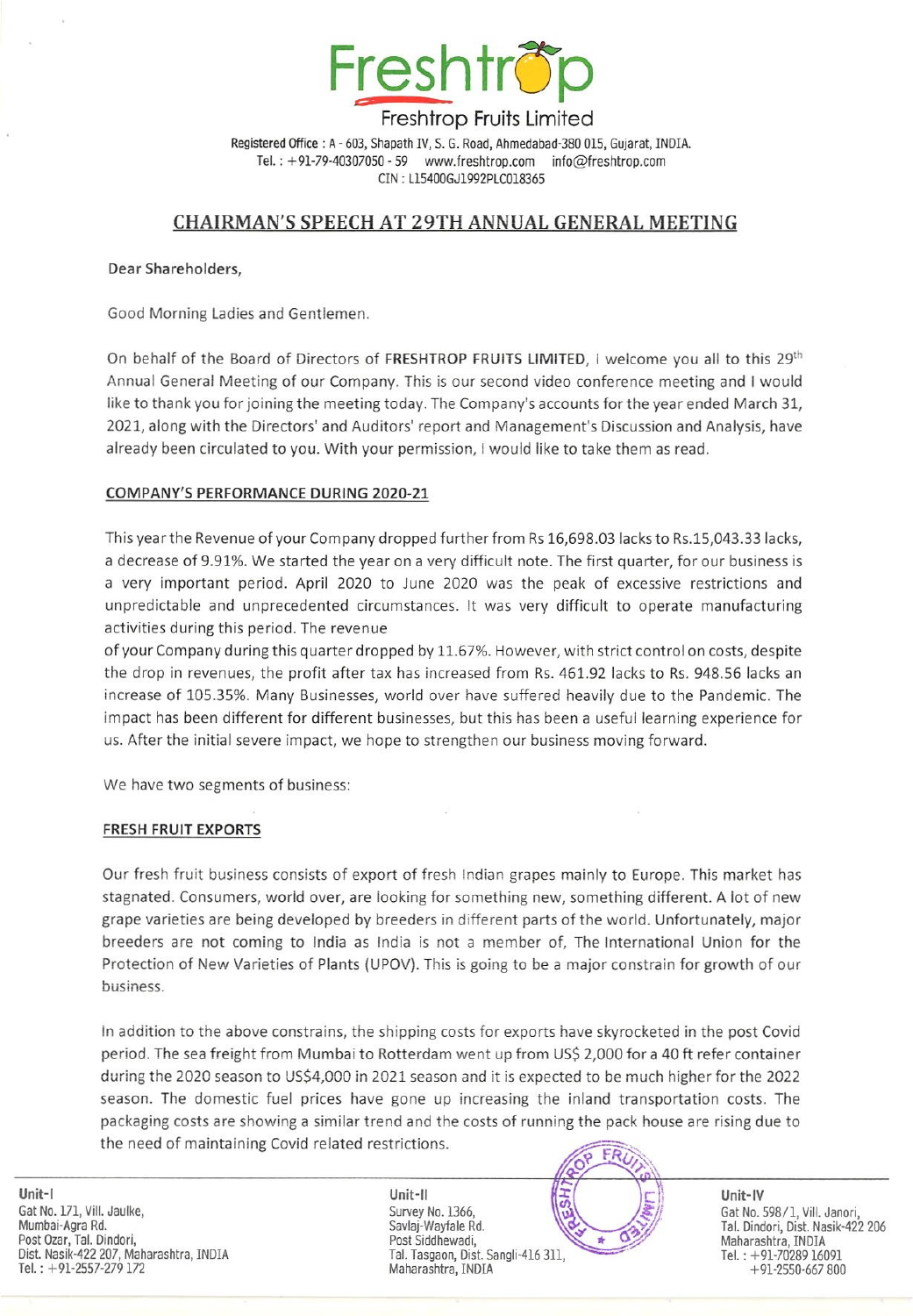The Government of India is also not being very supportive to this business. The export Incentive which used to be 7% of FOB value until December 2019, dropped to 5% until December 2021. It has been further reduced to 3% from January 2021 and this too has not been paid by the government for exports done in the last 18 months.

Considering the current prices of fresh grapes in the European market we do not feel that it would be possible to get adequately compensated for all the cost increases. This could then result into lower farm gate price for the growers which could have a long-term negative impact on this business. The silver lining to all these limitations and cost escalations is that the competition from new Indian exporters, who have been coming in every year and spoiling the market may reduce and at the end it may not be as bad as it looks at this stage.

Weare on our part trying to develop other markets, most of them are not as consistent and profitable as the European market. China is a good potential market, but here the political conditions are not conducive for aggressive growth. US is another good possibility, but it is still not allowing imports of fresh Indian grapes.

### FOOD PROCESSING SEGMENT

The Indian food processing sector has a good scope for growth in the domestic market in the coming years due to changing lifestyle, higher disposable income and changing consumer consumption pattern. However, there remain plenty of challenges, assured raw material availability is the main challenge. Fruits and Vegetables in India are not grownspecifically for processing. There is therefore inconsistency and unpredictability in terms of available quantities, quality and price. In addition to this there is lack of proper.infrastructure, modern food processing technology, and insufficient availability of cold storage facilities amongst others.

Your Company has tried to manage these constrains but unfortunately has not been successful so far. Even after additional investments the revenue continues to be low. The HPP cold pressed fruits and vegetable juices, with brand of "Second Nature" has suffered significantly due to the Covid 19 Pandemic. Cold logistics is <sup>a</sup> critical requirement of this business, this came to a complete halt due to curfew like lock down in Mumbai, Pune and Delhi. We had to putall plans of developing this business on hold. We are now reworking the plans under current changed circumstances and hope to start again soon. In the interim period we have tried to conserve cash to help us tide over this very difficult period without financial stress.

### DIVIDEND

Considering the current circumstances, your Directors do not recommended payment of any Dividend for the Financial Year ended 31<sup>st</sup> March 2021.

#### BUYBACK

During the year under review, your Company bought back 2,65,443 shares through Open market purchase and continued to buy another 1,91,561 shares during the current financial year. The issue share.